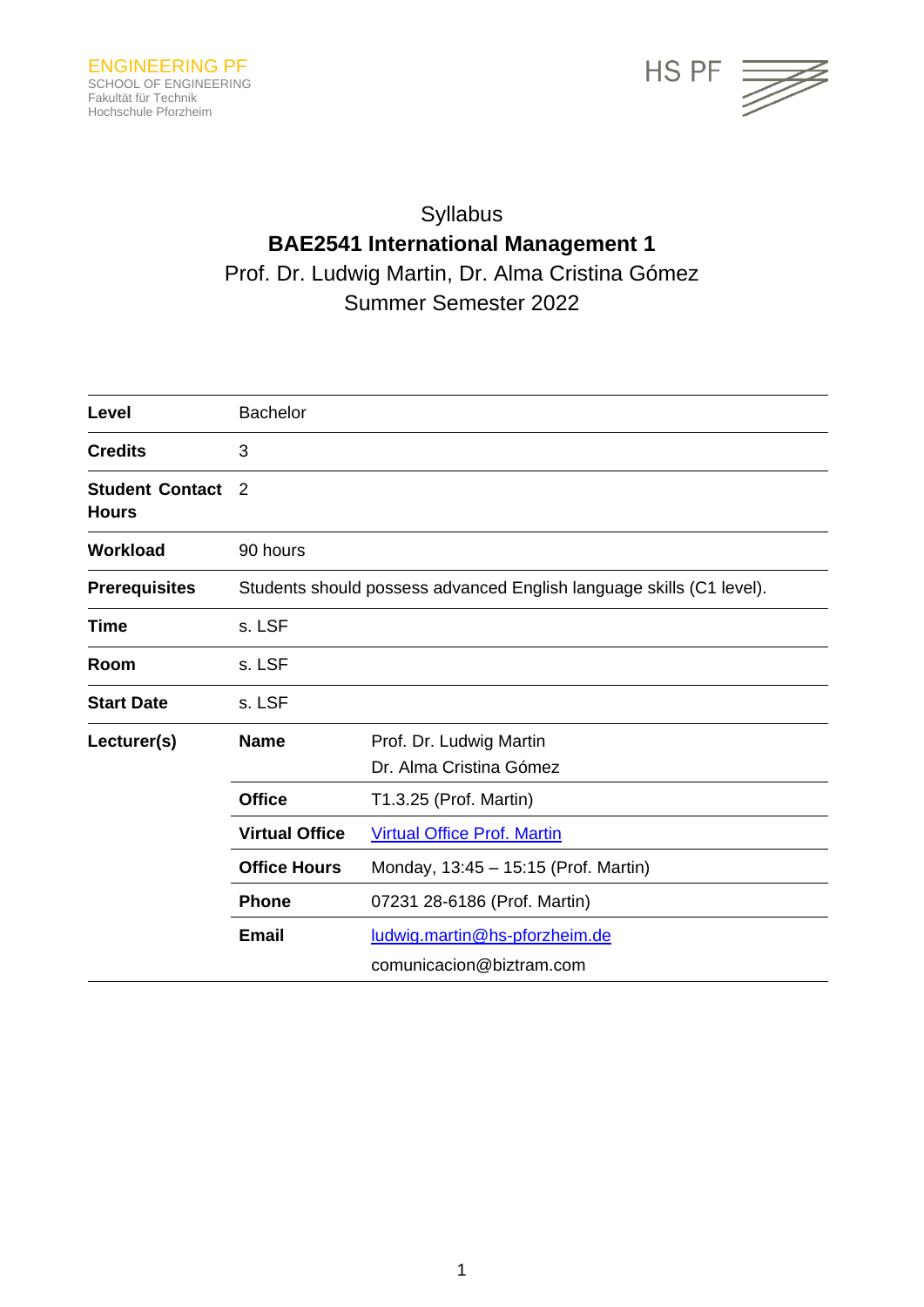# **Summary**

This course provides a well-structured platform for students to learn about common theories in use in the management sciences. Particular theories pertaining international management will be introduced. Further, after participating in this course students will be able to apply these theories and accompanying methods in the context of international management.

## **Outline of the Course**

- Management and technical activities
- Organizational studies
- Organizational structures
- Decision making
- **Financial management**
- **■** Introduction to HRM
- International business development
- Product Development for international markets
- Legal aspects
- Ecosystem evaluations
- Assessing international markets
- Political coverage for ventures abroad
- **Establishing local business units**

# **Course Intended Learning Outcomes and their Contribution to Program Intended Learning Outcomes / Program Goals**

|                | <b>Program Intended Learning Outcomes</b>                                                           | <b>Course Intended Learning Outcomes</b>                                                                                                                                 |  |
|----------------|-----------------------------------------------------------------------------------------------------|--------------------------------------------------------------------------------------------------------------------------------------------------------------------------|--|
|                | After completion of the program the students<br>will be able                                        | After completion of the course the students will be able                                                                                                                 |  |
| $\mathbf{1}$   | <b>Expert Knowledge</b>                                                                             |                                                                                                                                                                          |  |
| 1.3            | to demonstrate their distinguished and<br>sound competencies in General Business<br>Administration. | to understand management and business concepts as applied in an<br>international context                                                                                 |  |
| $\overline{2}$ | <b>Digital Skills</b>                                                                               |                                                                                                                                                                          |  |
| 3              | <b>Critical Thinking and Analytical Competence</b>                                                  |                                                                                                                                                                          |  |
| 3.1            | to implement adequate methods in a com-<br>petent manner and to apply them to complex<br>problems.  | to do Case study workshops focusing on competing interests and<br>aspects. management of situations and problem solving approaches in<br>an international context.       |  |
| 4              | <b>Ethical Awareness</b>                                                                            |                                                                                                                                                                          |  |
| 5              | <b>Communication and Collaboration Skills</b>                                                       |                                                                                                                                                                          |  |
| 6              | <b>Internationalization</b>                                                                         |                                                                                                                                                                          |  |
| 6.1            | to understand and explain business chal-<br>lenges in an international context.                     | to do Case study workshops focusing on competing interests and<br>aspects wrt. management of situations and problem solving ap-<br>proaches in an international context. |  |

## **Teaching and Learning Approach**

This course is an interactive lecture which is based on traditional lecturing blended with problembased learning and case study methods. To participate fully in class, students are expected to attend classes, read the assigned literature / cases and prepare respectively for a guided in-class discussion. Current topics regarding International Management per se will be discussed.

## **Literature and Course Materials**

Course Materials for this course will be available via e-learning, and will be uploaded during the semester. The materials include:

- **-** Schedule of lectures.
- **-** Class handouts / PowerPoint slides.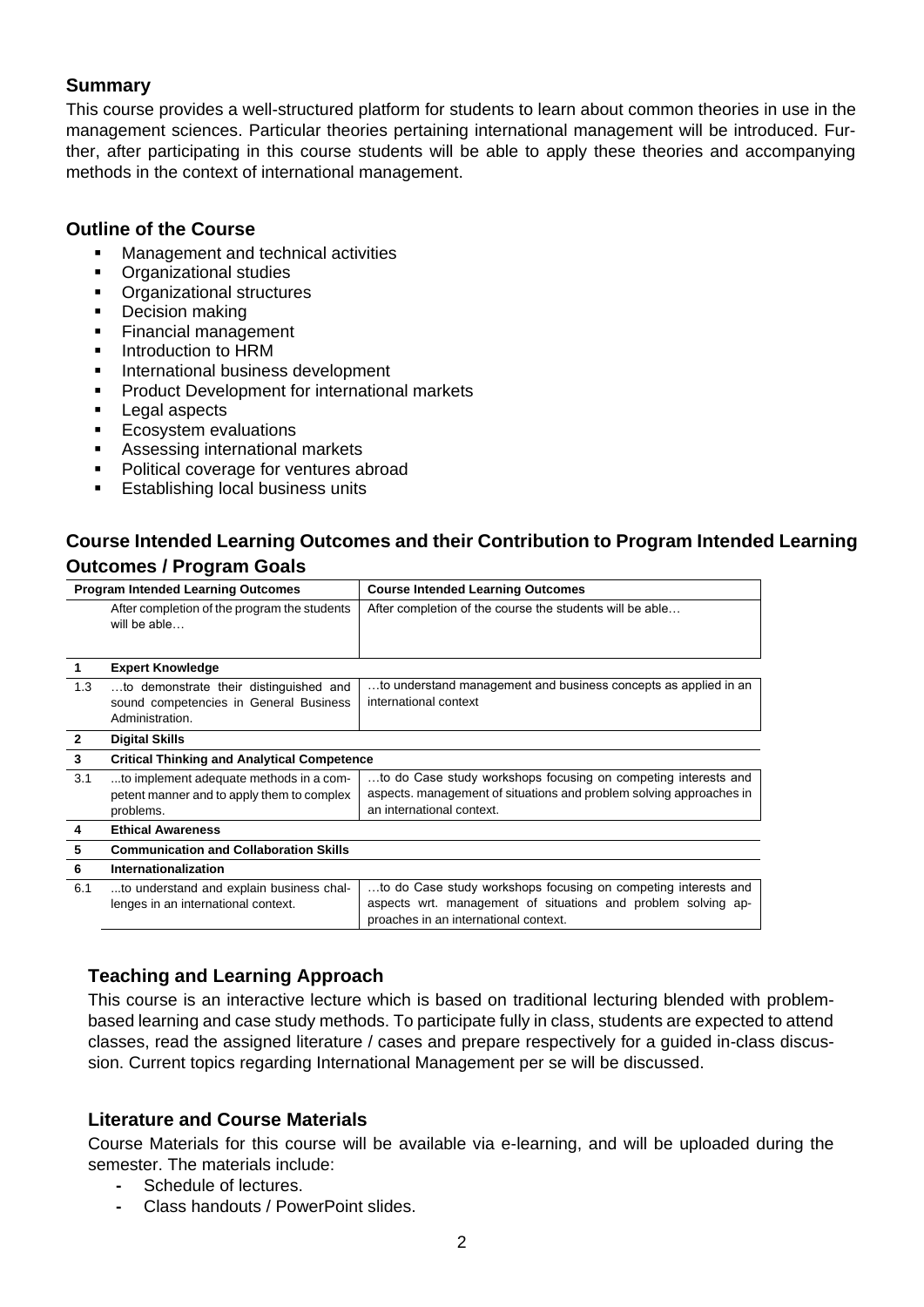**-** Literature.

Students are to make sure to check the E-learning system regularly for updates. Recommended reading for this course:

**-** Martin, L. (ed): *International Business Development*. Springer, 2021. This book includes contributions from various authors, including Professors from HS Pforzheim.

#### **Assessment**

An exam will be written covering the content of the course.

#### **Grading:**

Students will receive grades based on exam results and the course. The given grade represent:

| 'Sehr gut'     | represents exceptional work, far above average.                   |  |
|----------------|-------------------------------------------------------------------|--|
| 'Gut'          | represents good work, above average.                              |  |
| 'Befriedigend' | represents average work.                                          |  |
| 'Ausreichend'  | represents below average work with considerable shortcomings.     |  |
| 'Mangelhaft'   | is work in the wrong direction or with unacceptable shortcomings. |  |

#### **Schedule**

See Online LSF system for dates.

#### **Academic Integrity and Student Responsibility**

- Participate actively in the discussions on the respective topics and use the opportunity to actively practice your technical knowledge, your ability to express yourself as well as the technical use of language.

- The instructors welcome students to discuss the content of the course. When problems and questions arise, fellow students can make a valuable contribution to increasing their own understanding. Otherwise, the general rules of human coexistence, decency and manners apply.

## **Code of Conduct for Students**

- Make yourself aware of the syllabus on a regular basis throughout the semester

- Recap on the lecture content covered at regular intervals - ideally weekly.

- Read the daily press critically on a regular basis to find current topics relevant to the lecture there and to recognize the connection between lecture content and practice already during the course.

[Link to the Code of Conduct for online Teaching](https://e-campus.hs-pforzheim.de/business_pf/digital_learning_tools_links)

#### **Teaching Philosophy**

Please do not hesitate to contact the lecturers in case you have any questions regarding the course. You are welcome to make suggestions regarding the course.